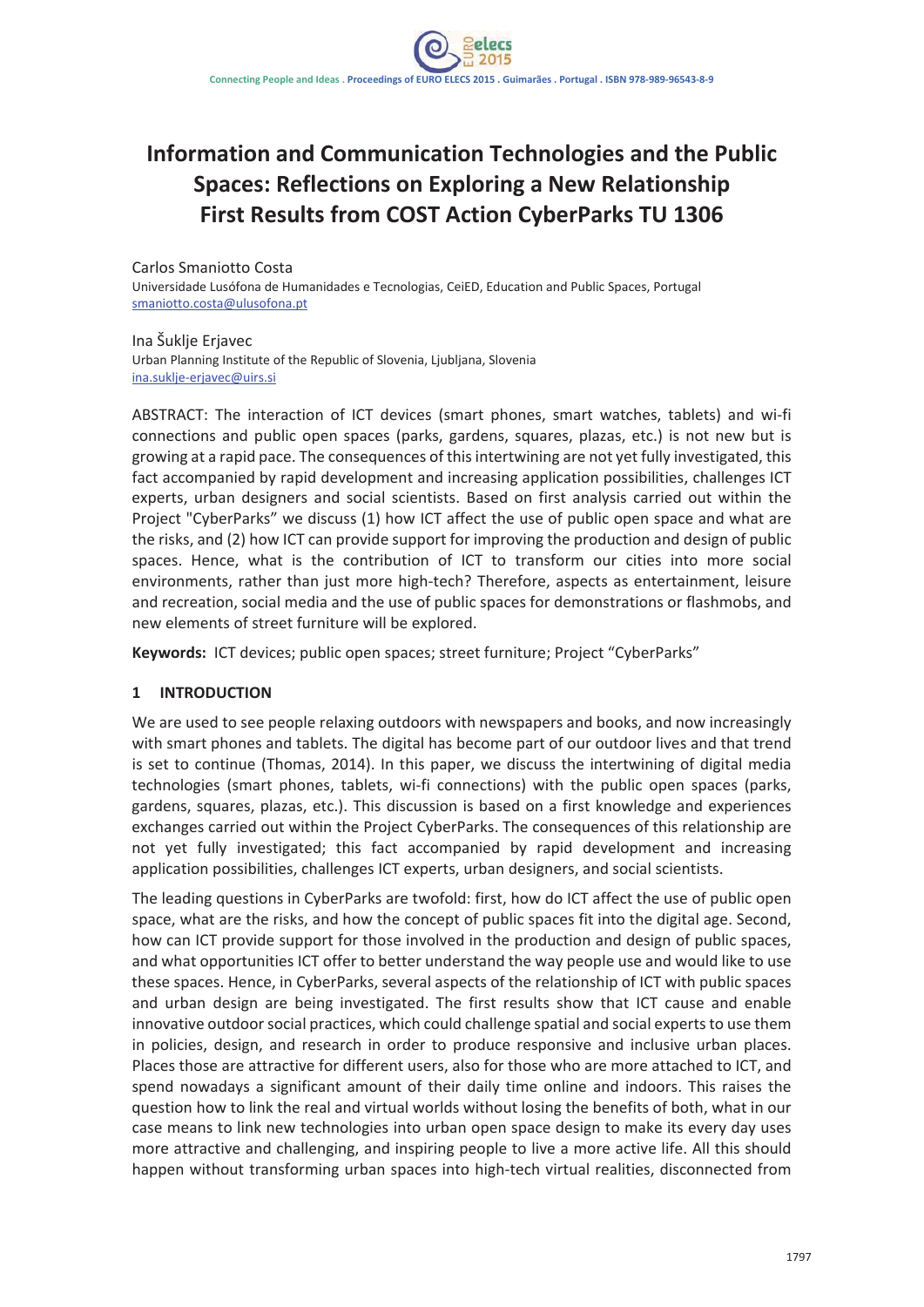nature and people, but taking advantage of the opportunities provided by modern technologies to make cities even more people and environmental friendly. On the other hand, there is also from the ICT's perspective arises the question what kind of challenges new urban functions, uses and design ideas bring for future ICT development.

#### **1.1 The CyberParks Project**

For finding adequate responses to all these questions and develop new ideas the Project "CyberParks - Fostering knowledge about the relationship between Information and Communication Technologies and Public Spaces" has been developed. It is a network of 70 experts from different working fields and scientific domains, coming from 28 different European countries and financed for four years (June 2014 – May 2018) under the COST-Framework (www.cost.eu/domains\_actions/tud/Actions/TU1306). Allowing networking, exchange, and capacity-building activities the COST Programme offers an ideal framework for exploring such challenge. Bringing together a high number of researchers and practitioners working on related fields, COST enables a regular scientific exchange as well as gathering the fragmented research within scientific areas and countries.

The participants closely cooperate towards putting together the available knowledge from different aspects and explore the intertwining from different perspectives. In order to bridge the knowledge gaps and bringing up new ideas an emphasised interdisciplinary cooperation is necessary, ensuring all possible and necessary interlinking between ICT-based devices, public urban open spaces and new values, lifestyles, and needs of people are being considered. CyberParks acts through a transdisciplinary network of scientists, researchers, ICT experts, urban designers, landscape architects, and stakeholders enabling a look at long-term perspective and a bigger picture of the implications, opportunities and challenges the amalgamation of the virtual and real worlds pose. The project goals are sharing knowledge and experiences, analysing, drawing lessons learnt and preparing the outcomes by in five trans-disciplinary Working Groups. These are: Digital methods, Urban ethnography, Conceptual reflection, Creating CyberParks and Networking and Dissemination. The last works as a think-tank and is in charge of tailoring and organising knowledge transfer, young experts' platform, formulation of research perspectives and follow-ups. Further information about the project contents, participants, and results can be seen at www.cyberparks-project.eu.

#### **2 DEFINING KEY TERMS**

## **2.1 ICT – Information and Communications Technologies**

The term Information and Communications Technologies (ICT) refers in this work to the different forms of communication by computer technology and digital devices. This includes the Internet, wireless networks, tablets and smart phones, and other communication mediums. ICT provide society with a vast array of new communication and information capabilities. Among all those opportunities the most important for this paper, and for CyberParks Project, is the communication aspect. First, new ICT devices not only enable, but also strongly attract people to communicate in real-time with others, also in completely different locations. Second, for the possibility of gathering information about places, they are going to or are already in, and of sharing information about real places to build virtual ones, something that was not possible before.

Social media is turning to be a big part of contemporary life. People more and more build and maintain their social relationships through various social media, and this affects increasingly the way they organise their everyday lives in the city. New socio-spatial practices have emerged, both on a collective level (flash mobs, the use of ICT in various political uprisings and riots, bike and car sharing programmes), as well as on an individual level (the use of navigation systems and recommendation software to find interesting places to visit. To this topic belong also the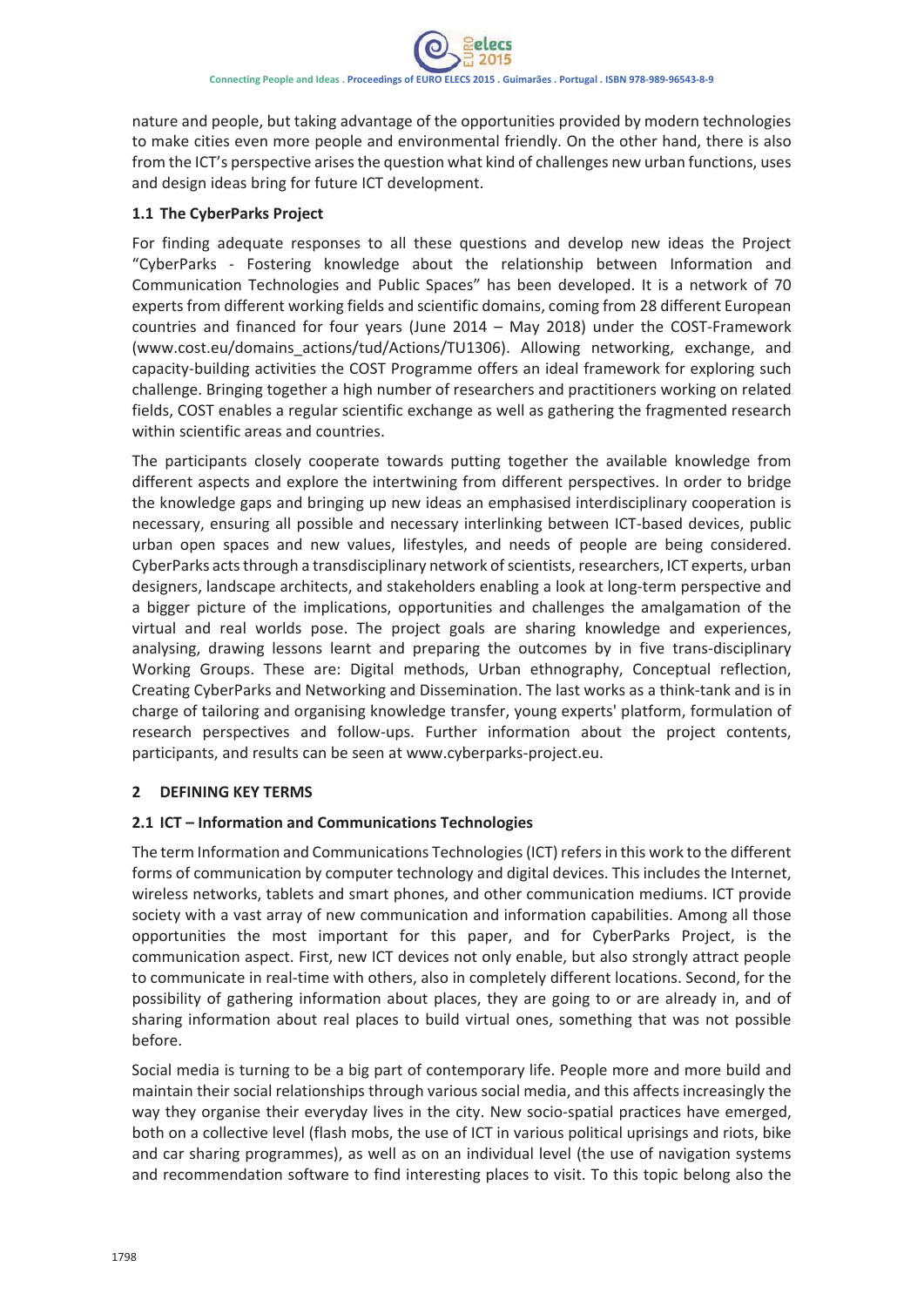

annotation of places through Twitter, Facebook or review sites such as Yelp, using smart phones to arrange spontaneous meetings with friends or strangers, talking via mobile phones or exposing private topics in public or on social networks, posting private photos, sexual desires, and problems in school, etc.). For this reason, ICT is often studied in the context of how modern communication technologies affect the interactions between people and society. The passion of using technologies such as instant messaging, voice over IP, and video-conferencing and similar for immediate sharing information, experiences, and feelings brings completely new ways of uses and behaviours of people, also in urban places. See a person talking to "itself" on the phone or looking into mobile phone or tablet while walking or siting in an open space is even more usual than see people talking to each other or observing the surroundings. Recently more studies are devoted to negative aspects of this virtual interaction. *Cyberbullying* can be mentioned as one example of threatening human behaviour or new form of aggression that has increased among adolescents and adults during recent years in the virtual environment of the Internet (Katzer, 2007; 2013, Fetchenhauer & Belschak, 2009).

The developments over the past thirty years transformed ICT into an inherent part of society. It has grown into an important social medium. People build and maintain their social relationships through various social media, and increasingly this affects the way they organise their everyday lives in the city. New socio-spatial practices have emerged, both on a collective level (flash mobs, the use of ICT in various political uprisings and riots, bike and car sharing programmes), as well as on an individual level (the use of navigation systems and recommendation software to find interesting places to visit. To this topic belong also the annotation of places through Twitter, Facebook or review sites such as Yelp, using smart phones to arrange spontaneous meetings with friends or strangers, talking via mobile phones or exposing private topics in public or on social networks, posting private photos, sexual desires, and problems in school, etc.).

Relevant for the work on the interaction between ICT and public spaces concerns the features of ICT to allow on-demand access to content anytime and from nearly anywhere. Hence, the property to engage individual users as well as groups of people to interact and congregate online and share information, and bring them to be outdoors, are relevant aspects.

#### **2.2 Public Open Spaces**

For our purpose *public open space* is to be understood as a collective term and in its broadest sense, as an unbuilt space inserted into the urban fabric, planned, designed and managed with particular purpose and used by the general public, regardless ownership or in terms of rights. The network of public open spaces includes both the natural and built environment. Among them are streets, squares, plazas, market places, parks, greenways, community gardens, playgrounds, waterfronts, etc., each one playing a vital role in the city, whether for mobility, for social life, for leisure and recreation, and/or on account of their scenic value and ecological, environmental merits for nature and landscape preservation.

#### **2.3 Green Spaces, Exposure to Nature and Physical Activity**

Green spaces, a widely common type of public open spaces, are predominantly characterised by a high percentage of vegetation and unpaved surfaces. Due to their characteristics and multifunctional aspects, they represent irreplaceable foundation for most of the Ecosystem services in urban areas, from cultural to regulating, supporting, and even provisioning.

Green spaces are known to make valuable environmental, social, and people's well-being based contributions to the urban environment. The roles and benefits of green spaces are extensive and multifunctional. Several authors have researched and reported on varied evidence of those benefits and functions to a greater or lesser extent (summarised in Table 1). This extensibility and multi-functionality means that a green space can bring different benefits in different ways to different users and with different results.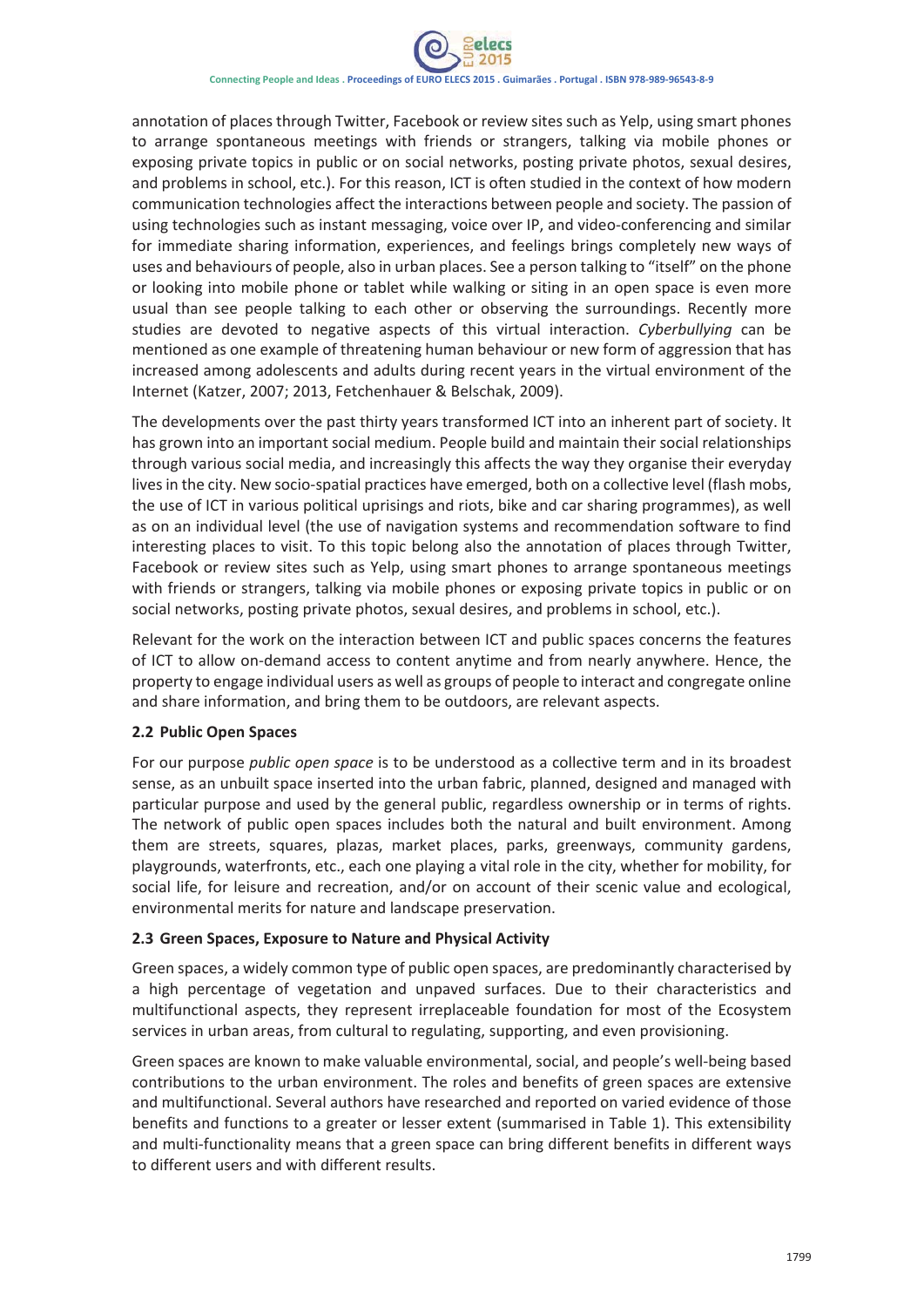# Connecting People and Ideas . Proceedings of EURO ELECS 2015 . Guimarães . Portugal . ISBN 978-989-96543-8-9

| Table 1. A simplified list of the benefits, functions, and values green spaces can provide. (GreenKeys, 2008). |                                                                                       |
|----------------------------------------------------------------------------------------------------------------|---------------------------------------------------------------------------------------|
| Ecological and                                                                                                 | Natural resource, supports the protection of natural resources: preserves functions   |
| Environmental                                                                                                  | of soil, water, flora and fauna, buffers climate, opportunities for enrichment,       |
|                                                                                                                | biodiversity, wildlife corridors, etc.                                                |
| Economic                                                                                                       | Positive impact on business and property values, source of additional revenues for    |
|                                                                                                                | the municipality (events, taxes on property, etc.), is the sum of values that people, |
| Social                                                                                                         | both individually and collectively, attach to nature                                  |
|                                                                                                                | Outdoor activities, meeting places catering to all ages, popular value of being close |
|                                                                                                                | to nature, venue for events, fairs and concerts, fundraising, etc., nature            |
| Structural                                                                                                     | experiences, the "outdoor classroom", building sense of place and society,            |
|                                                                                                                | Quality of the urban landscape, visual aspects, effect on property values, promotes   |
|                                                                                                                | the identity of a city or an area, defines urban character                            |

Without having the intention of presenting an exhaustive list, but to illustrate their diversity, the green spaces network in a city can potentially include tree-lined streets, promenades and alleys, green squares, plazas, playgrounds and market places, gardens and urban parks, greenways, green belts, community and allotment gardens, waterfronts, churchyards and cemeteries, urban woodlands and urban "wilderness". Green spaces increase the aesthetic appeal, amenity and values of the urban landscape, contribute to diversify densely built up and highly artificial urban environment. They allow and maintain the presence of nature in the urban environment. Here nature has a chance to develop. When integrated into the green infrastructure of the city, green spaces contribute to the connectivity of habitats, enabling the propagation and protection of species and biodiversity conservation. Aside from providing places to play, be active or relax, relevant for this work is the property of green spaces in offering the contact to nature. Even though they can be extremely manipulated, people still consider them part of the natural environment. Berman *et. al*. (2008) demonstrated that, after just an hour interacting with nature, memory performance, and attention spans improved by 20%. In UK Bird (2004) found out that physical inactivity is a major preventable health risk, which affects about 60% of the population. Palliative measuresto promote the physical activity should be close to where people live and with an emphasis on walking. As recreational walking is a suitable activity to increase physical activity levels, it is also cheap to put into practice. What is not mention is the need of suitable places – places safely accessible, with low levels of atmospheric and noise pollution. To be able to offer such places, cities have to invest in their public open spaces what demands high level policy and urban planning practice (Smaniotto & Hoyer, 2014).

#### **2.4 Understanding the Publicness of Urban Open Spaces**

Important for this work are those open spaces that have or could have value for enabling the share of experiences, contributing to the called public life, the city's "publicness", and inclusiveness. The conceptualisation of these spaces as democratic spaces is associated with "public domain", the network of spaces that belongs to the community and is freely accessible for everyone (Smaniotto 2014). As they afford the common ground for communication and information exchange, these are the social spaces where people can democratically meet outdoors and interact with others as well as with the urban fabric reality. Public spaces, as the stage of urban life, have the capacity of embodying multiple meanings. As social gathering places, they enable the exchange between different social groups, independent of class, race and ethnicity, gender and background, etc. They are places to express cultural diversity, to relax or move, see and be seen or even be anonymous in a crowd (Thompson, 2002). The social interactions are important for defining a sense of place, for contributing to the individual physical, cultural, and spiritual well-being, for the personal development and social learning and for the development of tolerance (Thompson 2002, Šuklje 2010). In a political sense, they offer a forum for political representation, display and action (Habermas, 1990), here known and unknown people meet, here all strata of society encounter each other, here the formal and informal relationships take place. For being 'open-to-all' (Thompson 2007, 2002), they are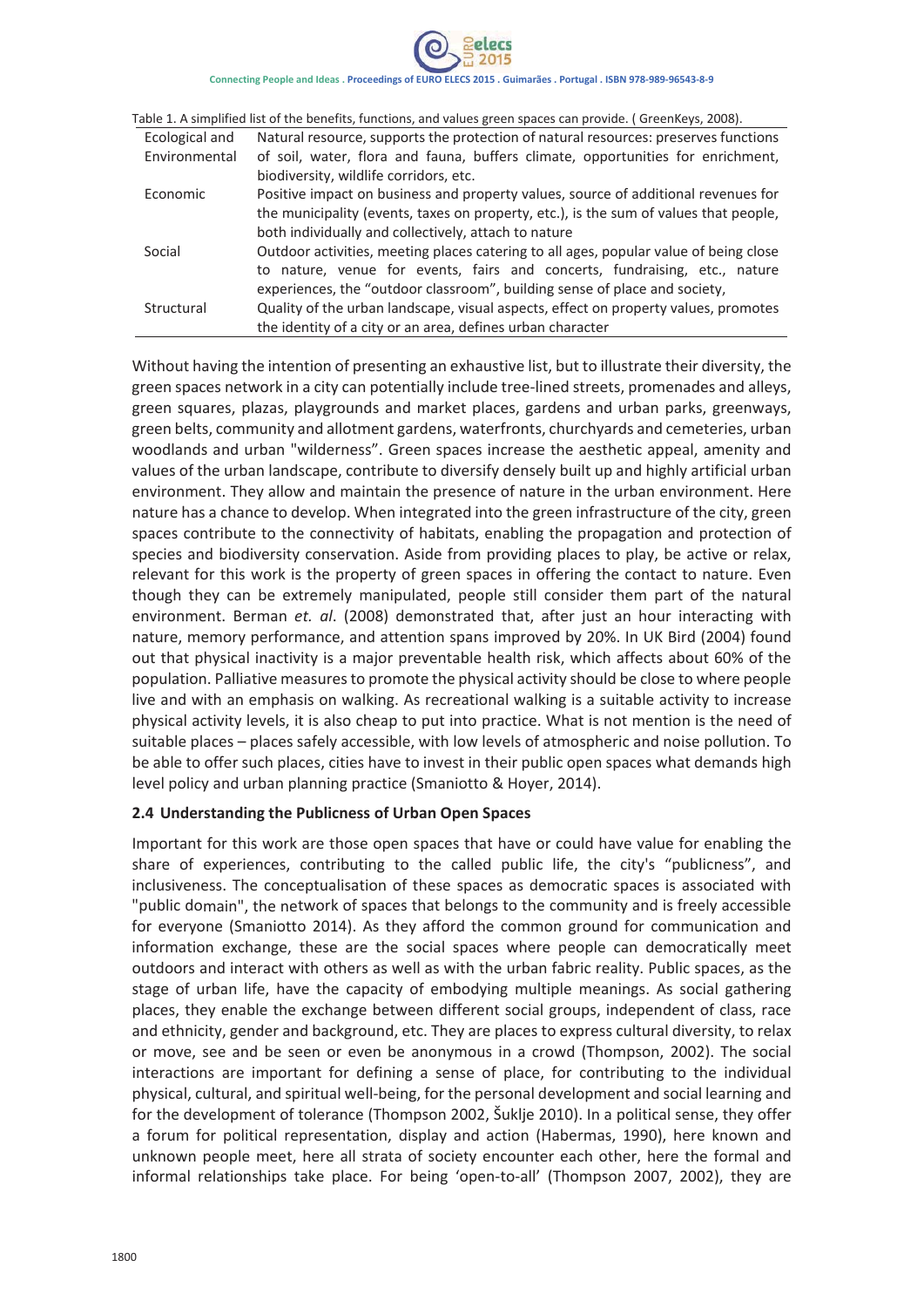neutral territories, which could be inclusive and pluralist for accepting and accommodating differences. This concerns also their use for public purposes, such as to hold collective celebrations or to influence collective decision-making (Storch, 2011). This brings about the symbolic character public spaces can embody as representative of the collective and of sociability (rather than individuality and privacy (Thompson 2002, 2007; Smaniotto Costa & Schmitz, 2013).

Whyte (1980) pinpointed that what attracts people to public spaces are other people. If on the one hand the quality of being an enabler of social interrelations confers to the public spaces a positive connotation. On the other hand given the heterogeneous nature of the urban society with distinguishing objectives and features in its social organisation, calls for demystify the relationship between public space and social interaction, a relationship often seen with certain romanticism (Smaniotto, 2014). The modern urban environment, in its complexity, is considered one of the causes of the increasing social segregation; isolation and little involvement of people together (Gehl, 1987). Observing how people use public spaces Hampton & Gupta (2008) come to the conclusion that each user or group of users "privatise" their space, creating what they call a *cocoon*. The space is not shared, but divided and shredded individually or collectively between different users. Although invisible and limited in time, these cocoons reduce the likelihood of serendipitous encounters, contradicting the common expectations for public behaviour. Therefore, public spaces are arenas of multiple and sometimes competing interests, occupied by people unequal in gender and social and cultural class (Thompson, 2002). They can as well be locational and situational spaces of conflict among disputing interest groups and individuals (Katzer, 2011).

#### **3 INTERWEAVING PUBLIC OPEN SPACES WITH DIGITAL DEVICES**

Is there a necessity, possibility, and feasibility to interlink public open spaces with digital devices? Would not it be more suitably, especially for urban green spaces, to encourage a clearer separation between "nature" and "high-tech", rather than search for their interweaving? Should the "contacts with nature" be technology free? On the first glance, maybe the answer would be "Yes" but … The interactions between digital and physical domains used to be considered as largely separate; nowadays, with the increased profusion of wearable ICT, mobile connectivity and interaction possibilities via social media, profoundly influence our conception of time, space and place, social relationships, citizenship and identity. We were used to see people in urban parks relaxing with newspapers, books but nowadays phones and tablets are commonly brought along. The digital has become part of our outdoor lives and that trend isset to continue (Thomas, 2014), but with hitherto unknown consequences. It is necessary to understand and to study the linking, and this means taking the challenge seriously and in a comprehensive approach.

The central foundation of our arguments is backed by existing knowledge and experience of importance of public open spaces for urban sustainability. Several works highlighted the social, ecological, and economic benefits of public open spaces, from a single as well as from a cumulative perspective. Several authors examine the relationship between environment, physical activities, and health. Recent works devote the analyses to some aspects of the interrelationship between ICT and public spaces. Smaniotto (2013) listed several examples of these interactions; De Lange (2013) explores the effect of ICT in a *hybrid urbanism*. Meyrowitz (1985) and Hampton *et al*. (2009) report on social behaviour and social interactions under the influence of ICT, Hampton & Gupta (2008) on the use of wi-fi in public and semi-public spaces. Graham (2004) on the virtual city and cyberspace. Graham & Auguri (2007) make connections among the virtual city, crisis of public space, social polarisation and the access to computers and telematics, and Souza e Silva (2006) deals with the hybrid space, a mash-up of real-world spaces with mobile technology. Recent research into the connections between technology and biophilia (Thomas, 2013) concluded that the preponderance of nature metaphors, memes and images to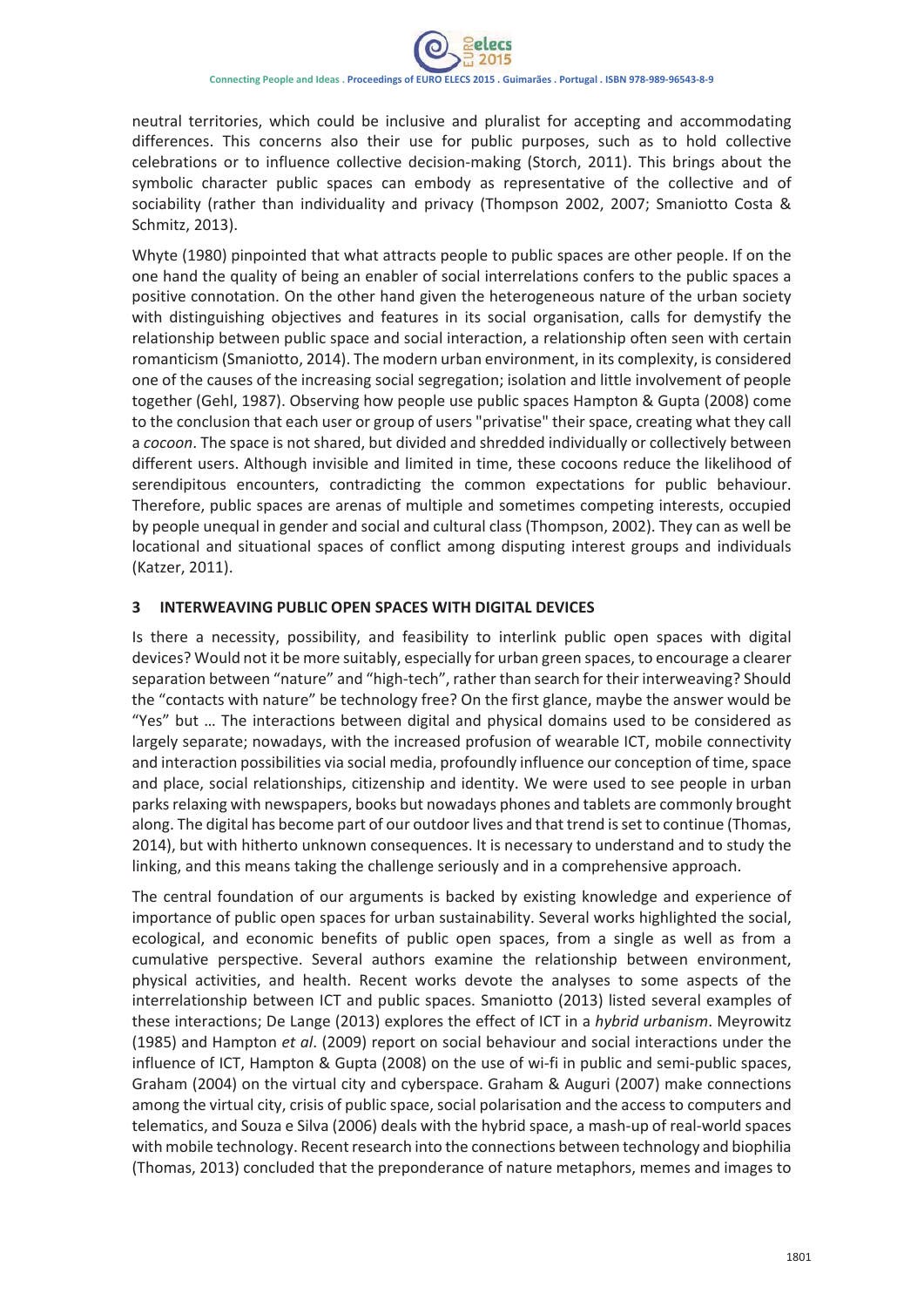be found in cyberspace (e.g. surfing the internet, twitter stream, the cloud, viruses, worms and bugs) can be understood as a way by which users imagine virtual space as a familiar physical ecology.

#### **3.1 The real and virtual**

The high levels of mobile phone and Internet penetration are underpinning a strong correlation between the real (physical), and virtual (digital) domains, even if the use of digital tools for personal and social interactions for increasing links to the real world remain unchanged. People of all ages still need contact with nature (Louv 2005) and with other people, in order to develop different life skills, values, and attitudes, to be healthy, satisfied with their lives and environmentally responsible. Recent research into biophilic design, restorative environments, nature deficit syndrome, and technobiophilia demonstrates that a green environment is essential to well-being in both analogue and digital surroundings (Thomas 2013).

#### **3.2 Communication and activities**

- A relevant aspect of ICT is their ability to enhance communication with (potential) users and allow creative participation and community formation. ICT can be a useful tool for scenario simulations to enhance the attractiveness and responsiveness of the public spaces. Users can share information, expose their opinions, needs and desires. GPS and other GIS supported devices can greatly inform about usage-spatial relationships. These pose a challenge for spatial planers to respond creatively and holistically. ICT in public spaces may also bring threats that should be taken into account like electronic aggression – as above mentioned, from the users' view in regard to their needs as well as from the designer's open research opportunities for meeting the social needs and public preferences. A high number of projects, activities and initiatives take up aspects of interaction among users, ICT and social behaviour (e.g. MobileCity, Cyberbullying, ISTME), others set up on ICT for spatial analyses, planning methodologies and public involvement (Click Your Way, Behaviour Mapping, People Friendly Cities), as well a series of urban games. Although ICT relies on interactions among users, very little is known about ICT-users related to public open spaces. Interventions of digital media are supposed to change the perception of today and future public space role, design and usage. In fact, what those changes mean for public spaces' character and design we are unknown yet. For the moment the interactions of ICT and public spaces can be seem in three different ways For each one some examples are given and discussed.
- The use of ICT devices in public spaces (phoning, texting, wi-fi, gaming);
- The ICT as information transport media (internet, newsletter);
- ICT as a tool for social reporting and planning (e-planning) this includes the possibilities the ICT offer for connecting people on urban issues (e.g. for enhancing participatory processes).

#### **4 EXAMPLES**

There are different examples of blended digital/public open spaces, e.g. digital displays in cities, wi-fi provision in parks and squares, on-the-spot tourist information, broadcasting and interactive art performances, urban games, etc. This list is not intended to be comprehensive, but it does attempt to make sense of an enormous body of ideas and research that bear on the topics of urban ecology, sustainable development and the effects of digital devices on them. At present, these are novel, uncommon and diverse, but they are increasing. Even if they are not goal-oriented towards urban spaces, they influence the perception and use of such spaces, adding new dimensions to their planning and design, e.g. new street furniture and park elements.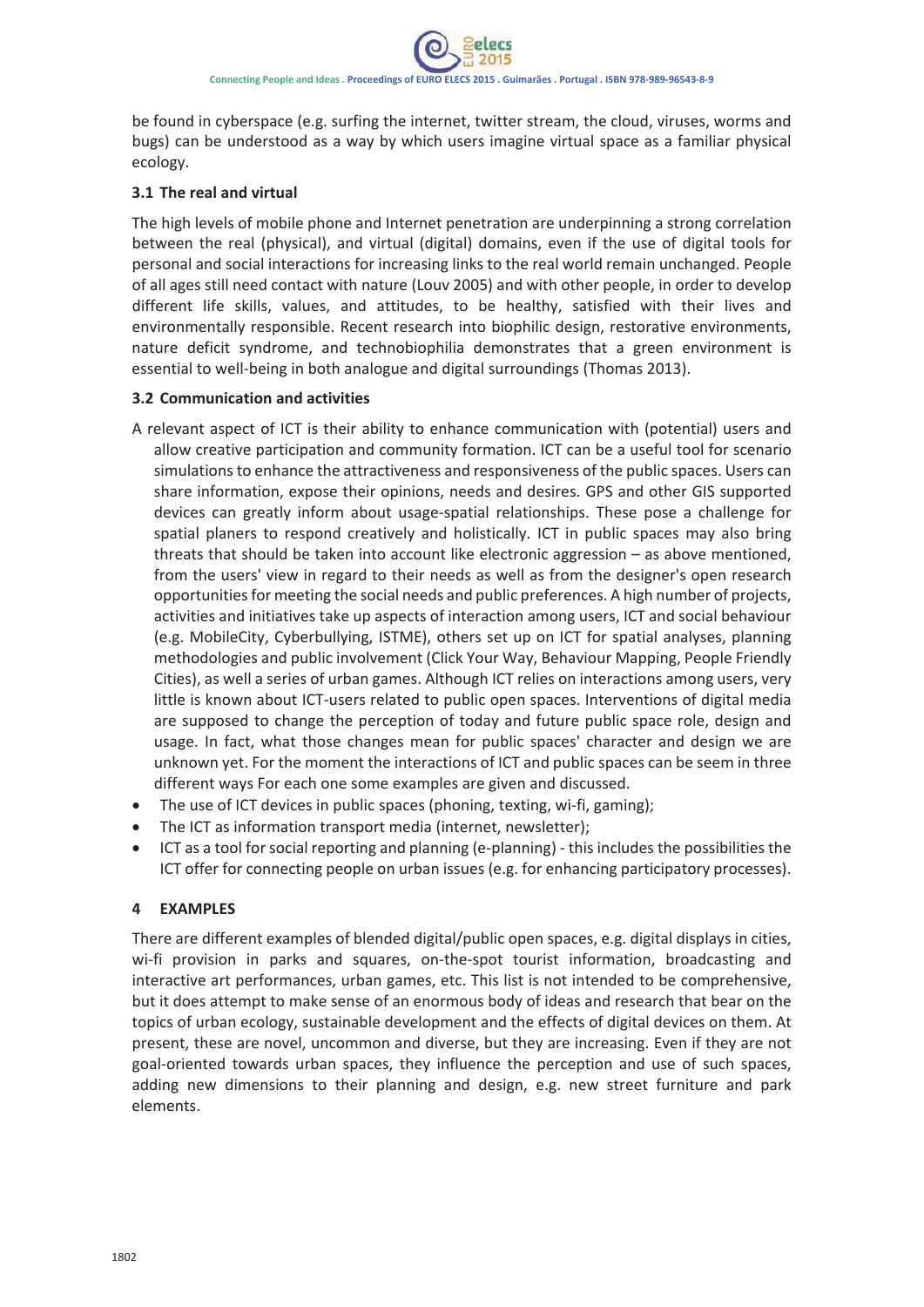#### **4.1 The use of ICT devices in public spaces: The WLAN in Public Spaces**

The explosion of the Internet and the wireless access thereto has created incredible demands for connectivity. In this context, mobile communication devices are important because they enable users to access the internet outdoors. Until now internet is accessed mainly from home and work place, but following semi-public spaces as train stations, airports, hotels, etc., the wireless local area networks are also reaching streets, squares and parks enabling laptops, smartphones or tablets to get connected to the internet. The list of cities that already offer basic Wi-Fi service in hotspots located in public places is steadily growing; and includes world-cities as London, New York and Paris (fig. 1, fig.2).

Meanwhile, several websites support the finding of Wi-Fi access points (or hotspots). Such information is also already standard in online travel guides. Initially, and in many places Wi-Fi service has been installed and operated in public spaces by telecommunications operators, but is increasingly taken over by local governments. Thus, the availability of this technology and its access, partly free of charge, in public spaces can be seen as a social service provided by the council. This can be of relevance especially for those who cannot afford a private high-speed service.



Figure 1. The city of Santos (Brazil) offers a free Wi-Fi access on different public spaces, even on the beach promenade. Maybe such indication signs could replace those of "Keep off the grass". (Smaniotto, 2013). Figure 2 For the European Football Championship 2012 the host cities in Poland started offering several hotspots free internet access in public spaces. Signs indicate the coverage areas, like here in the city of Poznan. (Smaniotto, 2013). Figure 3: The North Park in Ljubljana (Slovenia), opened in 2009, was designed by IN.KA.BI office under the motto "Associated Books of the World". Here multimedia portals offer reading on screens and listening of classics of world literature in their original languages. A USB port also allows the broadcasting of own music - what is an attraction for teens. A proposed Internet access has not been implemented yet. (IN.KA.BI, 2010).

Wi-Fi services in public places can be a feature to attract different and more users to sites leading to a greater use of these spaces. Bringing more people outdoors can make public spaces more alive, deserted places can be revived. More people improve also the safety of these places and can mean diversity, thus contributing to reduce social inequalities and to increase cohesion and tolerance. Since participating in real and virtual spaces can contribute to the public discourse, which in turn can stimulate political action and develop more democracy. At the same time perhaps none of these will happen, as internet and ICT may prevent existing public life making private activities in public spaces shrink or diminish. The availability of Wi-Fi hotspots does not mean necessarily the access to information is greater or the dissemination and diversity of ideas increase (Hampton *et. al.,* 2009).

Wi-Fi reaching public spaces is already challenging designers and landscape architects to meet the needs of people living in an increasingly connected world. The Wi-Fi hotspots do not require only new signs to inform their existences (as Figure shows) but for making the use of ICT and mobile devises outdoors more comfortable already new street furniture is being designed. This new furniture could have further influence on the urban landscape. In Paris, six different kinds of intelligent street furniture are being already tested. This includes the *Digital Harbour*, a kind of open kiosk with a plant-covered roof, equipped with swivel seats and tabletops designed for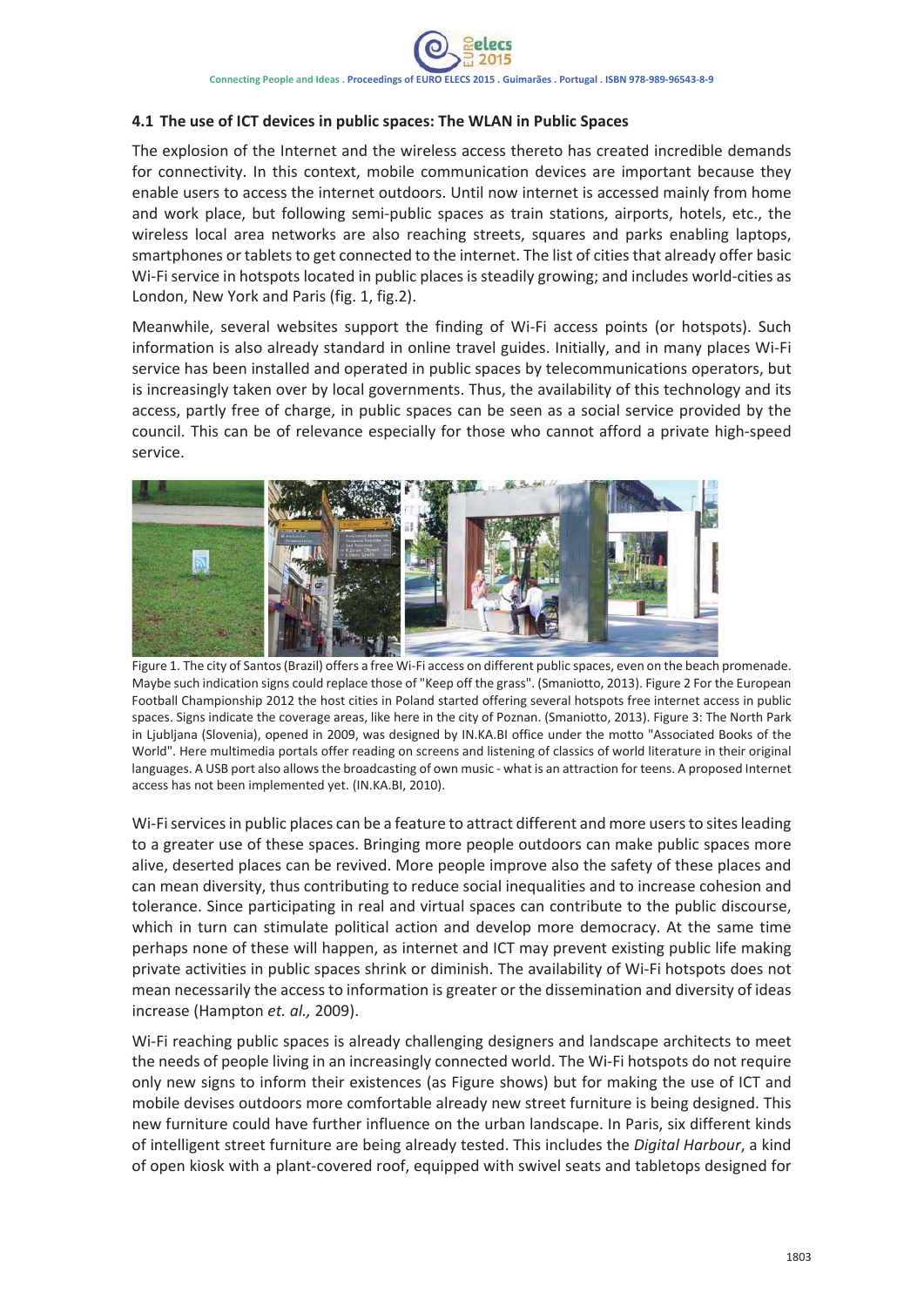laptop computers. It offers free Wi-Fi connection and recharging points for electronic devices. In Belgrade, users of the Tašmajdan Park can recharge the batteries of mobile phones, tablets, and multimedia devices with solar energy. Solar powered benches are planned to be installed in Boston offering similar services (fig.3).

#### **The ICT as information transport media: The Real City Virtual**

As Cerveny (2009) points out the modern city is built not just upon physical and social infrastructures, but also upon patterns and flows of information that are always growing and transforming. Real cities can be found in the virtual world in different ways. In the internet a series of online maps, satellite radar images, photo archives, panoramic views of streets and buildings, both institutional and private, of the most diverse cities is available. This not only facilitates the access to information, but it also permits new readings of the city and helps citizens and planers to get a better grasp of reality. To the contemporary information culture belongs already browser based active maps with geographical information systems (GIS) on the internet (WebGIS).

Web portals offer another way to meet the real cities in cyberspace. Besides maps and images service it is possible to undertake virtual tours through distant real landscapes and cities, panoramic views of streets and buildings. Increasingly the panoramic views of streets are offered from a viewer's eye position and not only from the bird's eye view, this allows users to go on virtual walking tours through different cities and landscapes without leaving the physical environment. One of the best-known portals, the Google Street View on Google Maps is increasingly offering virtual tours through green spaces, as through the Hyde Park in London or High Line Park in New York.

Through the virtual tours people can get information, view, admire, and partly even experience places that otherwise would not be possible. The possible benefits are many, from becoming familiar with a place before an actual visit happens, to a deeper knowledge and widening awareness. These virtual tours are far from being only imaginary trips to exotic places. Often they meet practical objectives such as a preview of a real destination, or navigating to it using an app on a mobile device.

#### **4.2 ICT as a tool for social reporting: New Media, Social Interrelations and Public Spaces**

ICTs also encompass a social component as they provoke changes in people's lifestyles, the way they relate and communicate to each other. The social media and the so-called social network enable people having conversations online. These conversations can take a variety of forms, for example, chatting, blogging, or sharing photos. The social media is increasingly affecting all areas, from individuals to society, economy, and politics.

Even if the use of digital tools for personal and social interactions is increasing, building links to the real world remain unchanged. One example can be seen in the feature called *Places* offered by Facebook, one of the most successful social networks. An analysis made by Facebook based on the meeting places of its users' across 25 cities around the world revealed their most *social landmarks*. In six of these cities, public spaces(squares, parks, gardens, and streets) are the most popular venues for meetings, e.g. the Kurfürstendamm in Berlin or Times Square in New York. This study brought the confirmation that the climate also plays a role in the lives of internet users. In cities with warm weather, meetings take place outdoors, as in the Ibirapuera Park in São Paulo, and in colder cities people tend to meet more indoors, in bars and clubs, like in Moscow. Social media represents powerful tool for collective action, as it allows communication, coordination, and information sharing at very low costs and with an incredible speed. These features help to mobilise masses and emit callouts to meet at a certain place to demonstrate or protest. In Brussels, for example, a group claiming for car-free spaces, as well as more and better public spacesin the Belgian capital uses Facebook to mobilise people to participate in the picnics held on city streets.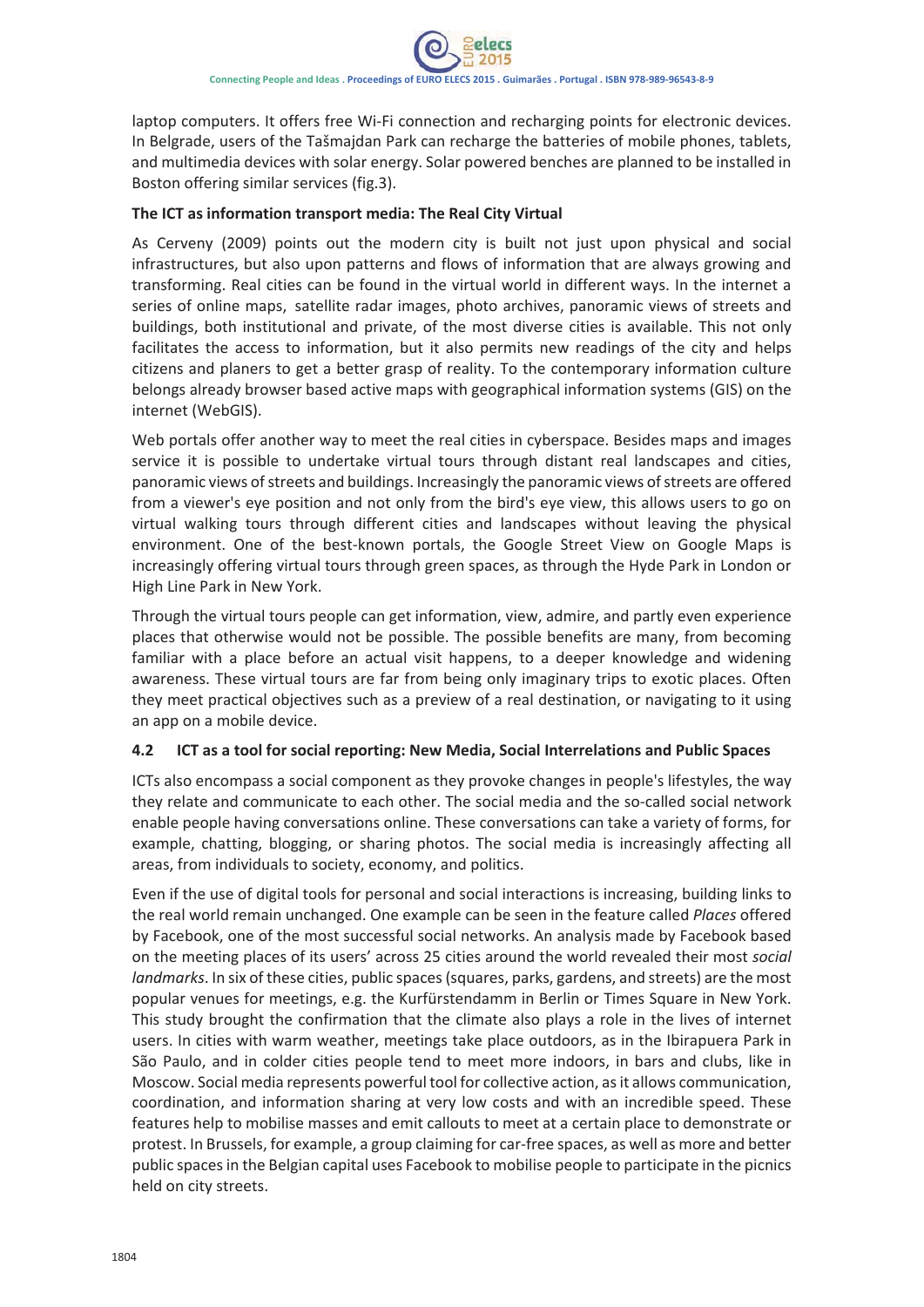Connecting People and Ideas . Proceedings of EURO ELECS 2015 . Guimarães . Portugal . ISBN 978-989-96543-8-9

The actions that need public attention, such as demonstrations, strikes, sport events, or even carnivals, require precisely the prominence that public spaces can offer. These events require the immediacy of a live acting or the impact of the kinetic energy of a mass in motion. The Tahrir Square in Cairo, the Taksim Square in Istanbul became worldwide known in this context. The revolutionary movements of the so-called Arab Spring revolutions of early 2011 calling for more democracy and regime change were fostered by the use of modern means of communication. Internet, social media, blogs, twitter, etc. were important drivers (Storck, 2011) allowing a fast dissemination of information, ideas and even live and unofficial images of conflict areas. Public spaces being indeed used in an "unconventional" manner with protesters and tents creates a powerful medial image, as figure 4 shows. These "occupations" in fact evidence public spaces as democratic places able to encourage appropriation in accordance to the users' needs and aspirations. This appropriation embodies, at its core, the central idea of publicness. These examples, in the author's opinion, clearly show that the public spaces do not become obsolete, but anchored in ICT reaffirm their role as a democratic space in the contemporary connected metropolis.



Figure 4: After demonstrating in the bank district of Frankfurt the Occupy Movement, which fights against social and economic inequality, occupies in summer 2012 the lawns Friedrich Square in city of Kassel (Germany) during Documenta 13, one of the most important contemporary art exhibitions in the world ( Smaniotto, 2013).

## **5 CONCLUSIONS**

Improving the quality of the urban environment is an endless task. There is no sustainable city or creative economy, if there are no healthy and liveable urban spaces. In a sustainable city, the adjective "public" should not be only an appendix, but a quality and a request to appreciate and recognise public spaces as places for individual and collective expression. Ensuring the network of public spaces can provide a variety of benefits and opportunities for social interaction should be a programme and council policy, and regard aspects as safety, accessibility, quality, and design of these spaces. This calls not only for skilled professionals (i.e. landscape architects, urban designers) able to accept the challenge to draw up convincing ideas and inclusive spaces, but also politicians to prioritise the inclusion of quality public spaces in the urban agenda. The challenge is how to make use of ICT to make urban open spaces even more public and inclusive and to attract more people to live a healthier way of life. As none "is willing to give up the use of machines" (Thomas, 2013), the question is how to integrate these in a healthier life style. The quality of public spaces plays here a decisive role, since nobody will expend leisure time outdoors if the environment is not attractive, accessible, and safe. Many people today support the notion that every person, especially young people, has a right to access the internet, but considering Louv's (2005) maxim: The more high-tech our lives become, the more nature we need, we should also call for right to access the nature in a healthy urban environment. New technologies will probably induce the creation of public spaces 2.0 then even the increasingly virtual world will not waive the real architecture but with spaces that challenge convention propel the cultural narrative. As Thomas (2013) says, CyberParks will be intelligent spaces embedded with sensors and computers. The central challenge remains how to use digital technologies to transform our cities into interactive landscapes and urban places, encouraging involvement and better social environments, supporting sustainability, responsibility, and knowledge about nature, people, and the city.